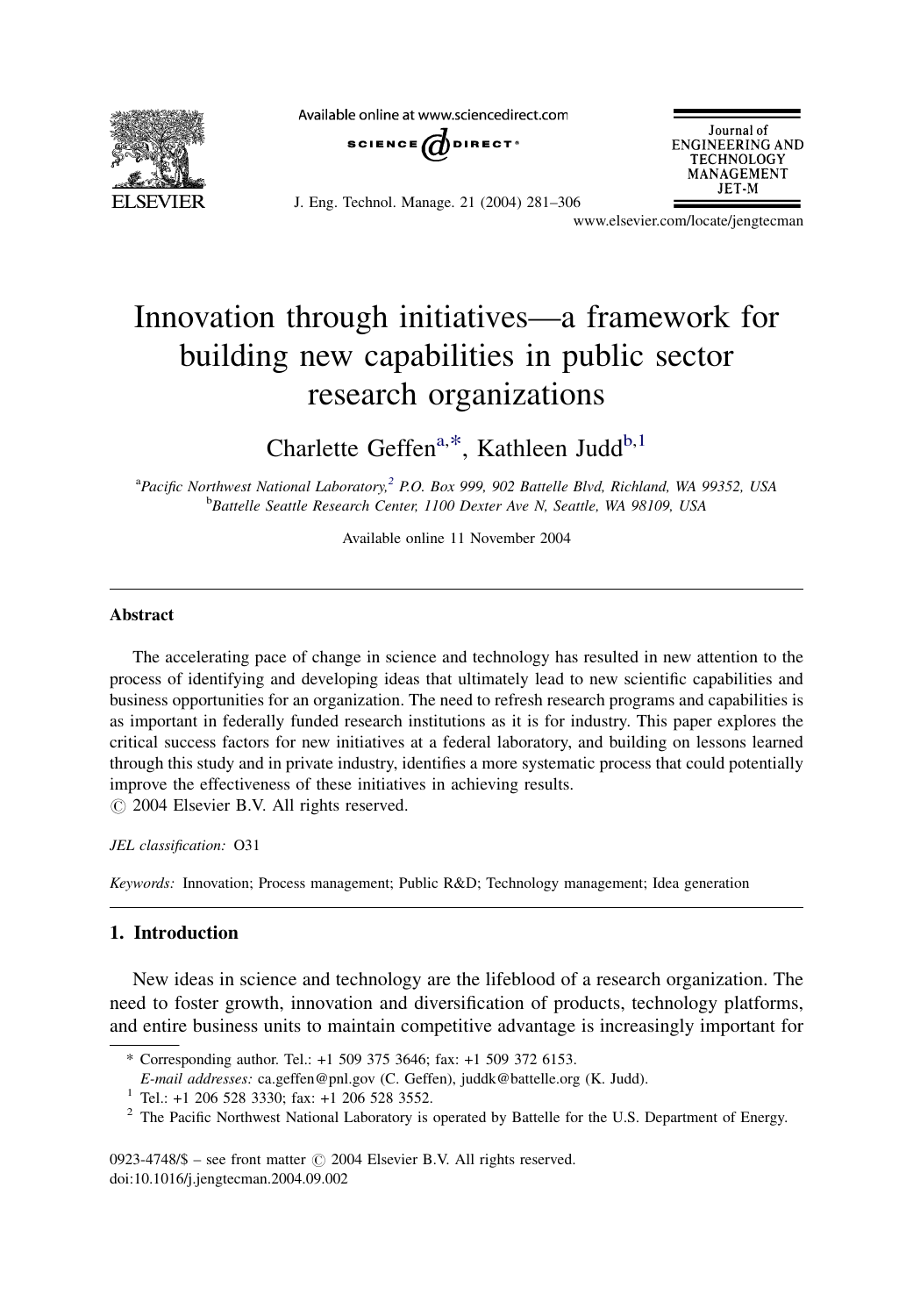companies. It is equally important for publicly funded research institutions, with a responsibility to advance fundamental scientific discovery and to find ways to utilize those discoveries to address major national challenges. The accelerating pace of change in science and technology today and the emergence of breakthroughs at the interface of various disciplines have resulted in new attention to the process of identifying and developing ideas that ultimately lead to new scientific capabilities and business opportunities for an organization.

Much of the current research in technology innovation is focused on the efficiency of moving ideas from research to the commercial marketplace. Conceptualizing new products or technology platforms and linking them to potential markets are important aspects of successful innovation. An equally important element, however, and one that is not well understood, is how companies identify and foster the development of new focus areas for scientific research or technology development. This early stage of idea generation, before a product concept has evolved, has been called the ''fuzzy front end'' of innovation.<sup>1</sup>

Successful organizations are always generating new ideas—getting those ideas translated into program concepts that can be supported and funded by management, however, remains a challenge. The art of idea generation and development requires a supportive environment and a culture of discovery and innovation. Companies such as 3M are well known for their approach to encouraging research staff to explore new ideas. National laboratories in the U.S. also have a strong tradition of individual scientists developing new ideas for the next stage of their research or to explore a specific scientific question. Yet, the process of developing new organizational capabilities and major research programs that transcend individual interests remains a challenge. Understanding how best to evaluate and choose the directions for investment in new ideas, and then finding effective ways to accelerate the path to results is a challenge shared by public and private research organizations alike.

### 1.1. The importance of publicly funded science

The federal government has traditionally had a strong role in the U.S. research enterprise, providing at times as much as 67% of the total R&D funding for the nation ([National Science Board, 2000](#page--1-0)).<sup>2</sup> As the nation's investment in R&D has grown over the last decades, however, industry has played an increasingly important role. According to the most recent publication from the [National Science Board \(2000\)](#page--1-0), most of the R&D performed in the U.S. is currently paid for by private industry, which provided over 65% of the total R&D funding in 1998 (almost \$150 billion). This support is provided during a time when the total level of R&D expenditures in the U.S. has been increasing since 1994 at a rate of almost 6% real growth per year. The role of industry in funding R&D is now greater than that of the U.S. government and is projected to remain so in the coming years. The federal government remains the major

 $<sup>1</sup>$  The term first appeared in an article by D.G. Reinersten, called "Blitzkrieg product development: cut</sup> development time in half,'' Electronic Business, January 15, 1985.

<sup>&</sup>lt;sup>2</sup> The government share of R&D funding was 67% in 1964—it has been on a slow decline, on a percentage basis, ever since according to the National Science Board.